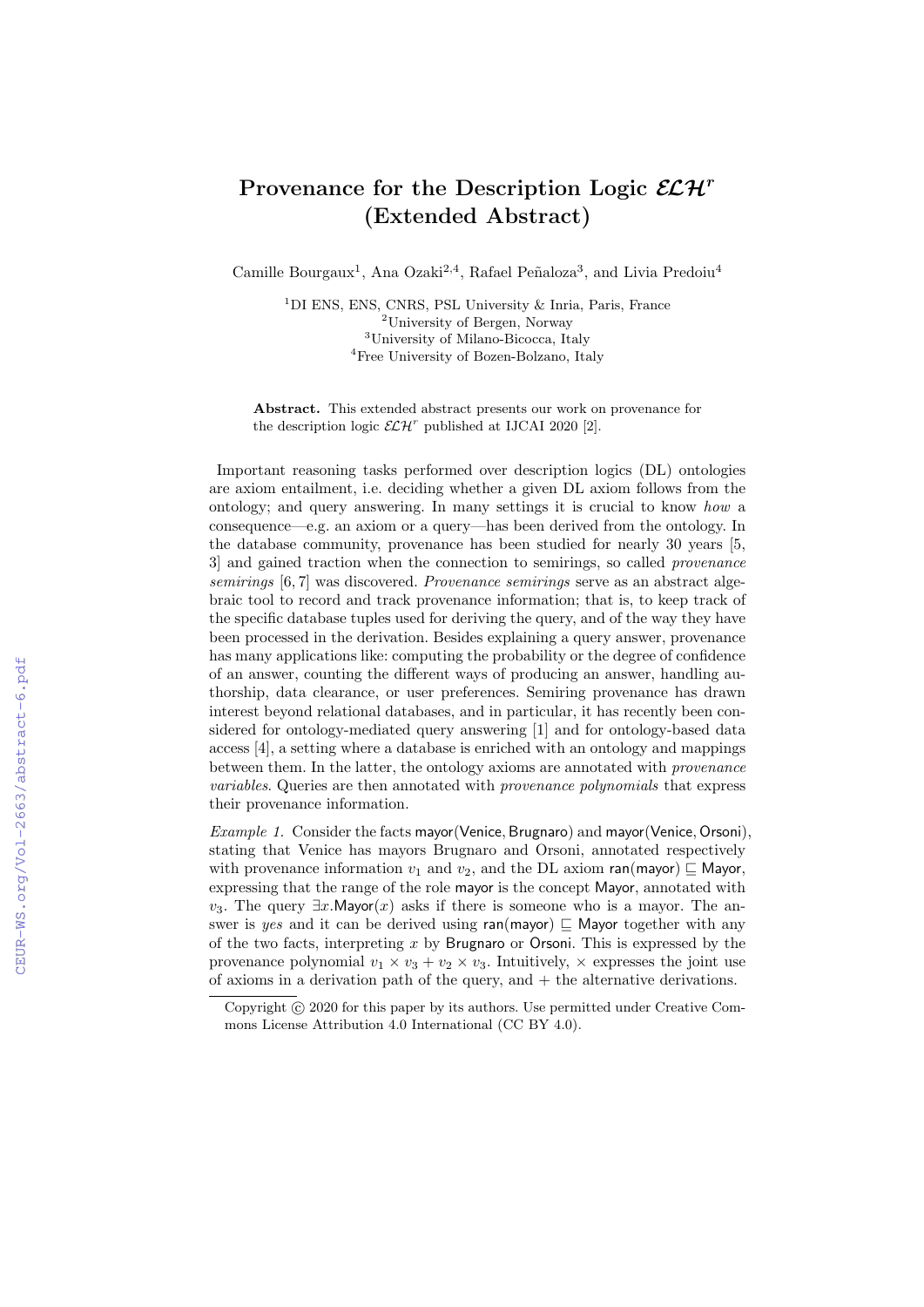An important contribution of [4] was a semantic definition of provenance for annotated DL-Lite<sub>R</sub> ontologies—which contains axioms of the form  $(\alpha, v)$  where  $\alpha$  is a DL axiom and v a provenance variable—based on annotated models. An annotated interpretation  $\mathcal I$  interprets concepts (resp. roles) by sets of pairs of a domain element and a provenance monomial (resp. triples of two domain elements and a provenance monomial). It satisfies e.g. an annotated concept assertion  $(A(a), v)$  if  $(a^{\mathcal{I}}, v^{\mathcal{I}}) \in A^{\mathcal{I}}$ , and an annotated general concept inclusion (GCI)  $(C \sqsubseteq D, v)$  if  $(d, m^{\mathcal{I}}) \in C^{\mathcal{I}}$  implies that  $(d, (v \times m)^{\mathcal{I}}) \in D^{\mathcal{I}}$ . Annotated models and entailment of DL axioms annotated with provenance monomials are then defined as expected. Finally, entailment of conjunctive queries annotated with sums of monomials is defined by considering the matches of the query (extended with binary and ternary predicates to handle provenance information) in the annotated models of the ontology. However, [4] only considered  $DL\text{-}Lite_{\mathcal{R}}$ , which has the particularity of not allowing for conjunctions or qualified role restrictions in the TBox axioms. Our first contribution is to adapt the provenance semantics of [4] for the  $\mathcal{ELH}^r$  variant of the lightweight DL  $\mathcal{EL}$ , extending the semantics to those  $\mathcal{ELH}^r$  axioms that do not occur in  $DL\text{-}Lie_R$ . It turns out that handling the conjunction allowed in  $\mathcal{ELH}^r$  axioms is not trivial. To obtain models from which we can derive meaningful provenance-annotated consequences, we adopt  $\times$ -idempotent semirings and a syntactic restriction on  $\mathcal{LH}^r$  that forbids conjunctions and qualified restriction of a role to appear in the right-hand side of GCIs (preserving the expressivity of full  $\mathcal{LH}^r$  when annotations are not considered). We then devise methods to handle annotated ontologies in this context.

- 1. We present a completion algorithm for annotated  $\mathcal{ELH}^r$  ontologies that computes all axioms annotated with provenance monomials that follow from the ontology in exponential time. We show that it allows us to solve annotated axiom entailment and instance queries in  $\mathcal{ELH}^r$  in polynomial time in the size of the ontology and polynomial space in the size of the provenance polynomial.
- 2. We also consider the problem of computing the set of relevant provenance variables for the entailment of an axiom (or instance query)  $\alpha$  from an annotated ontology  $\mathcal{O}$ , i.e., the set of variables v such that  $\mathcal{O} \models (\alpha, v \times m)$  for some monomial  $m$ . We show that this can be done in polynomial time, using an adaptation of the completion algorithm.
- 3. Finally, we investigate conjunctive query answering. The query answering methods developed in [4] cannot be extended to  $\mathcal{ELH}^r$  since they rely on the FO-rewritability of conjunctive queries in  $DL\text{-}Lie_{\mathcal{R}}$ , a property that does not hold for  $\mathcal{ELH}^r$ . Therefore, we adapt the combined approach for query answering in  $\mathcal{EL}$  [8] to provenance-annotated  $\mathcal{ELH}^r$  ontologies. We define a finite canonical model and a rewriting of the query such that the ontology entails the original annotated query if and only if the canonical model satisfies the rewritten query.